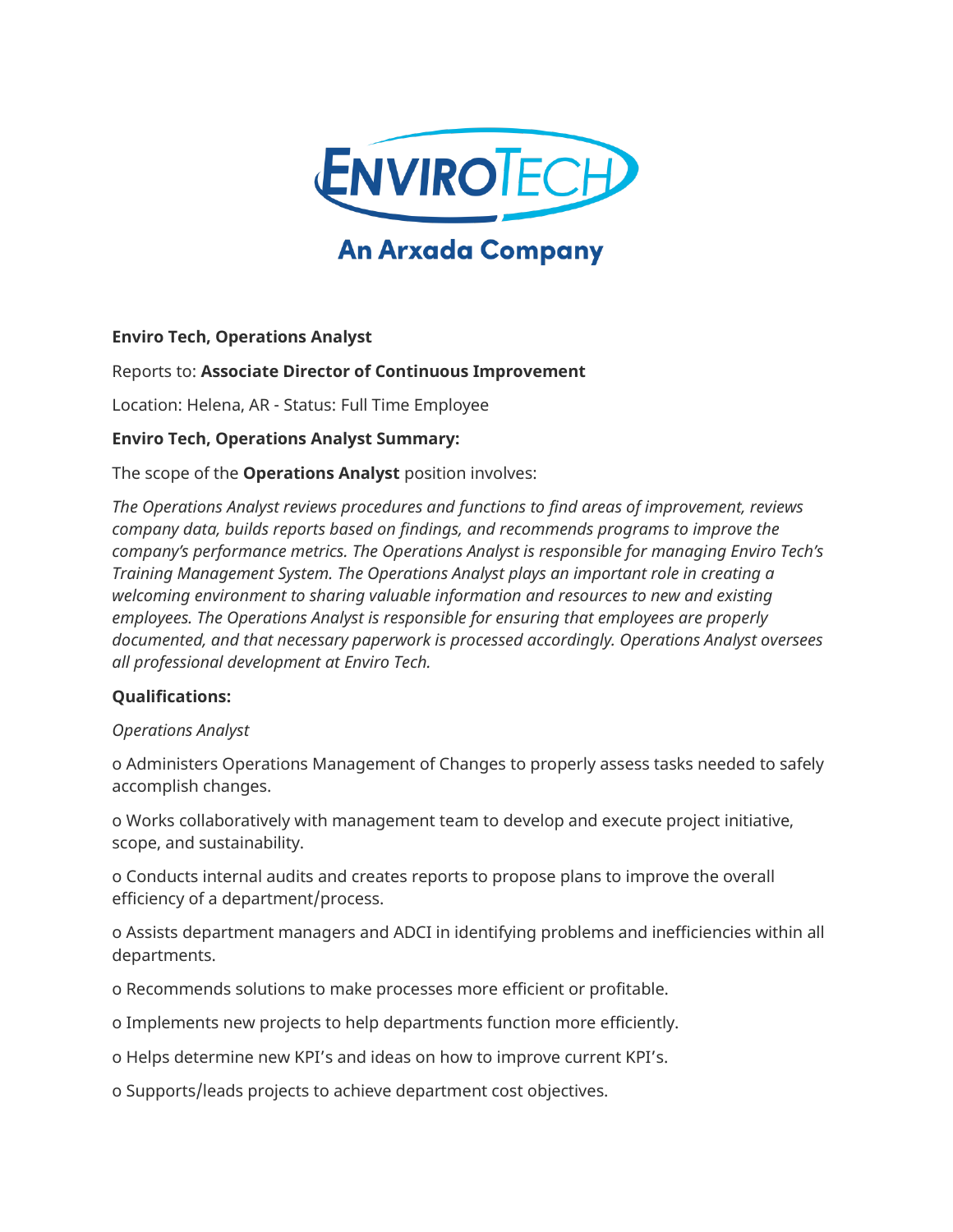o Builds statistical analysis reports to provide data to ADCI as needed.

o Uses existing tools to analyze variances, initiating corrective actions, and scheduling expenditures.

o Enhances department and organization reputation by accepting ownership for accomplishing new and different requests and exploring opportunities to add value to operations (Think outside the box).

o Analyzes expenses and routine processes and gathers data about the organization's activities.

o Collects data through workflows, employee interviews and reports, documents and records, etc. ·

## *Training Management:*

o Manages Enviro Tech's Training Management System via company EHSQ database system.

o Aligns training with management's operating goals.

o Ensure continuous improvement of content and delivery methods of the training program.

o Promotes training to include cross-training, transfers, and skill improvement during Succession Planning. Training will be requested through middle management.

o Ensures quality standards are achieved by communicating with QA, HR, and Ops department and well as departmental supervisors regarding training and employee and manager performance regarding training administration, hiring process, and performance reviews. ·

#### *New Hire/ Onboarding*

o Coordinates new hire training and orientation programs.

o Conducts first or second line screening interviews and assists managers in second, third or final interviews.

o Assists with Employee Performance reviews. This will mean populating the forms ahead of time, coaching managers and supervisors, managing and filing completed forms, and managing Personnel MOCs.

o Responsible for maintaining Company Job Descriptions. New positions will require new Job Descriptions, existing documents will need periodic review.

## **Education and/or Work Experience Requirements:**

- Excellent communication skills (written and verbal) to facilitate discussions with all internal departments. ·
- Strong organization and problem-solving skills. ·
- Strong computer skills: Windows based PC programs; (i.e. Excel, Word, Outlook, and Google Docs) ·
- Preferred Experience: Teaching, Business Training and or Business Operations Experience ·